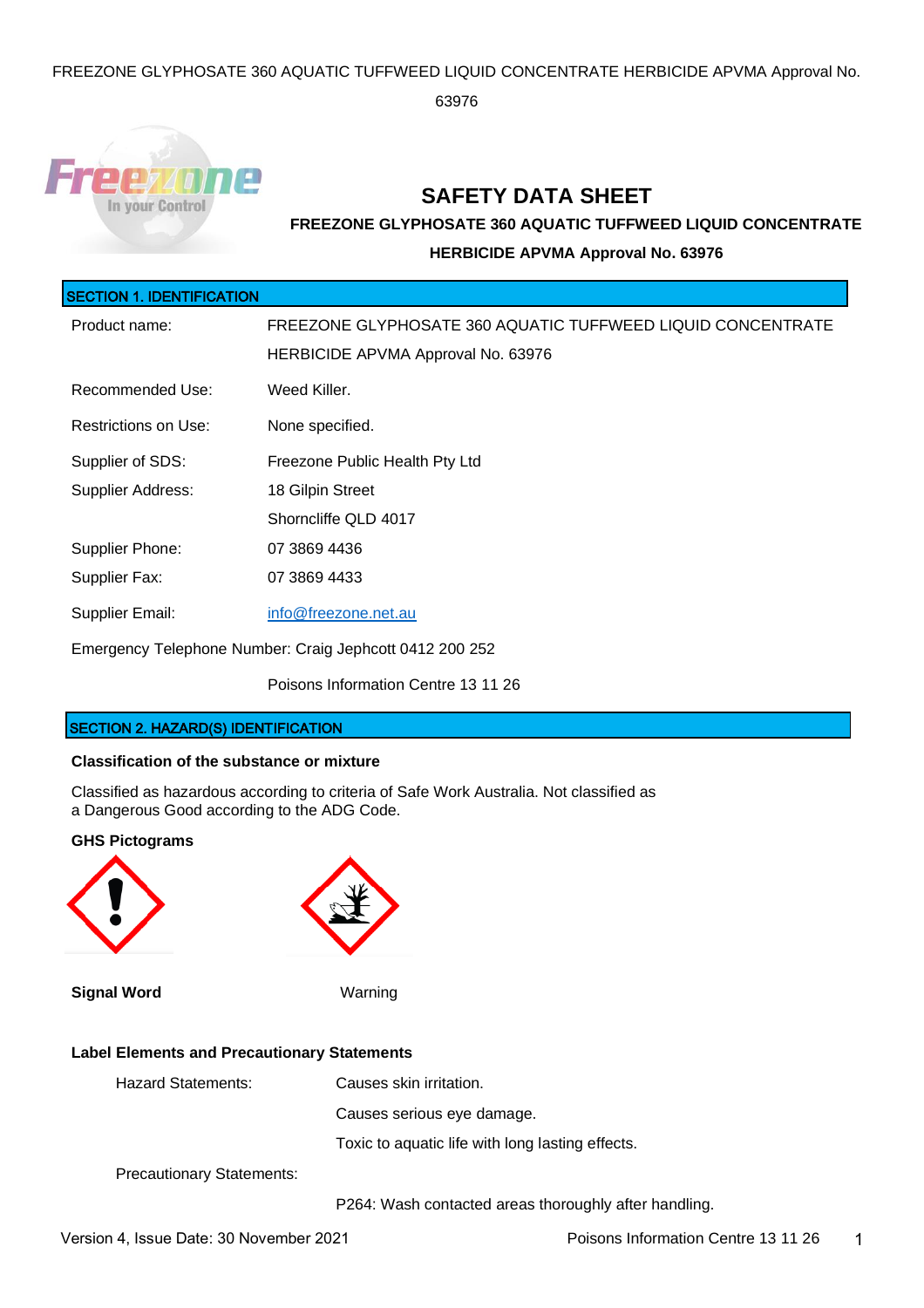FREEZONE GLYPHOSATE 360 AQUATIC TUFFWEED LIQUID CONCENTRATE HERBICIDE APVMA Approval No.

#### 63976

P273: Avoid release to the environment.

P280: Wear protective gloves/eye protection/face protection.

P302 + P352: IF ON SKIN: Wash with plenty of soap and water.

P305 + P351 + P338: IF IN EYES: Rinse cautiously with water for several minutes. Remove contact lenses, if present and easy to do. Continue rinsing.

P310: Immediately call a POISON CENTER/doctor/physician.

P321: Specific treatment (see FIRST AID on this label)

P332 + P313: If skin irritation occurs: Get medical advice/attention.

P362 + P364: Take off contaminated clothing and wash it before reuse.

P391: Collect spillage.

P501: Dispose of contents and containers as specified on the registered label.

**SUSMP Classification** S5

#### SECTION 3. COMPOSITION AND INFORMATION ON INGREDIENTS

| Glyphosate (present as Isopropylamine salt) | <b>Classification</b>                            |
|---------------------------------------------|--------------------------------------------------|
| contains 36%                                | Skin corrosion / irritation (Category 2)         |
| CAS number: 38641-94-0                      | Serious eye damage / eye irritation (Category 1) |

| <b>Inert Ingredients</b> contains <15% | <b>Classification</b> |
|----------------------------------------|-----------------------|
| CAS number: secret                     |                       |
|                                        |                       |

| <b>Water</b> contains to 100% | <b>Classification</b> |
|-------------------------------|-----------------------|
|                               |                       |

Full text for all hazard statements is contained in Section 16.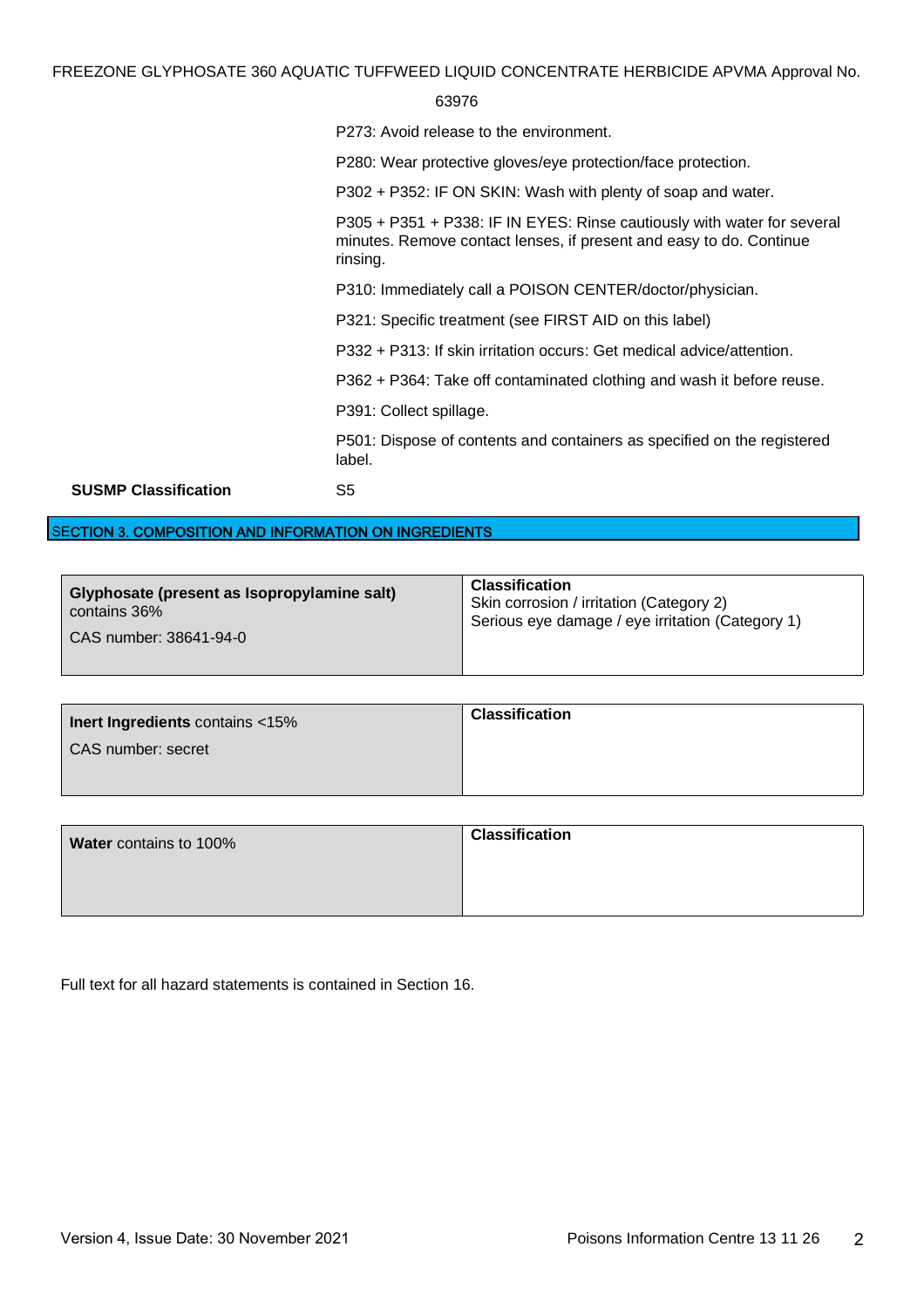Approval No. 63976

| <b>SECTION 4. FIRST AID MEASURES</b>            |                                                                                                                                                                |  |
|-------------------------------------------------|----------------------------------------------------------------------------------------------------------------------------------------------------------------|--|
| <b>First aid measures</b>                       |                                                                                                                                                                |  |
| Inhalation                                      | Remove to fresh air, keep warm and at rest. Give artificial respiration<br>or oxygen if breathing is shallow or stopped. Get medical attention<br>immediately. |  |
| Ingestion                                       | Rinse mouth with water. Give plenty of water to drink. Do NOT induce vomiting. Seek<br>medical assistance.                                                     |  |
| Skin contact                                    | Remove contaminated clothing and wash affected areas or skin with soap and<br>water. Seek medical advice if irritation develops.                               |  |
| Eye contact                                     | Hold the eyes and flush immediately with plenty of water. Seek medical advice if                                                                               |  |
|                                                 | irritation develops.                                                                                                                                           |  |
| <b>Medical attention and special treatments</b> |                                                                                                                                                                |  |
| Notes to the doctor                             | Treat symptomatically.                                                                                                                                         |  |

#### SECTION 5. FIREFIGHTING MEASURES

#### **Extinguishing media**

Extinguish fire with foam, dry powder, carbon dioxide or water spray..

#### **Specific hazards arising from the chemical**

|                              | DO NOT mix, store or apply the product or spray solutions of the product<br>in galvanised steel or unlined steel (except stainless steel) containers or<br>spray tanks. The product or spray solutions of the product react with such<br>containers and tanks to produce hydrogen gas which may form a highly<br>combustible gas mixture that can flash or explode if ignited by open<br>flame, spark, welder's torch, lighted cigarette or other ignition source.<br>Spray solutions of the product should be mixed, stored and applied only<br>in stainless steel, aluminium, fibreglass, plastic and plastic-lined steel<br>containers. |
|------------------------------|--------------------------------------------------------------------------------------------------------------------------------------------------------------------------------------------------------------------------------------------------------------------------------------------------------------------------------------------------------------------------------------------------------------------------------------------------------------------------------------------------------------------------------------------------------------------------------------------------------------------------------------------|
| <b>Thermal Decomposition</b> |                                                                                                                                                                                                                                                                                                                                                                                                                                                                                                                                                                                                                                            |
|                              | Not a fire or explosion hazard.                                                                                                                                                                                                                                                                                                                                                                                                                                                                                                                                                                                                            |
| <b>Fire Fighting</b>         |                                                                                                                                                                                                                                                                                                                                                                                                                                                                                                                                                                                                                                            |

Breathable air apparatus should be worn when fighting a fire in which this product is involved.

#### SECTION 6. ACCIDENTAL RELEASE MEASURES

**Spills and Disposal** Ensure suitable personal protection (including respiratory protection) during removal of spillage. Contain spill and absorb with sand or other absorbent material. Do not allow to enter drains, sewers and watercourses. Collect in sealed open top container for disposal. Triple rinse containers, add rinsings to spray tanks and send containers for recycling or if not recycling, break, crush or puncture and bury empty containers in a local authority landfill or in accordance with local, state or federal regulation. Do not dispose of undiluted chemicals on site.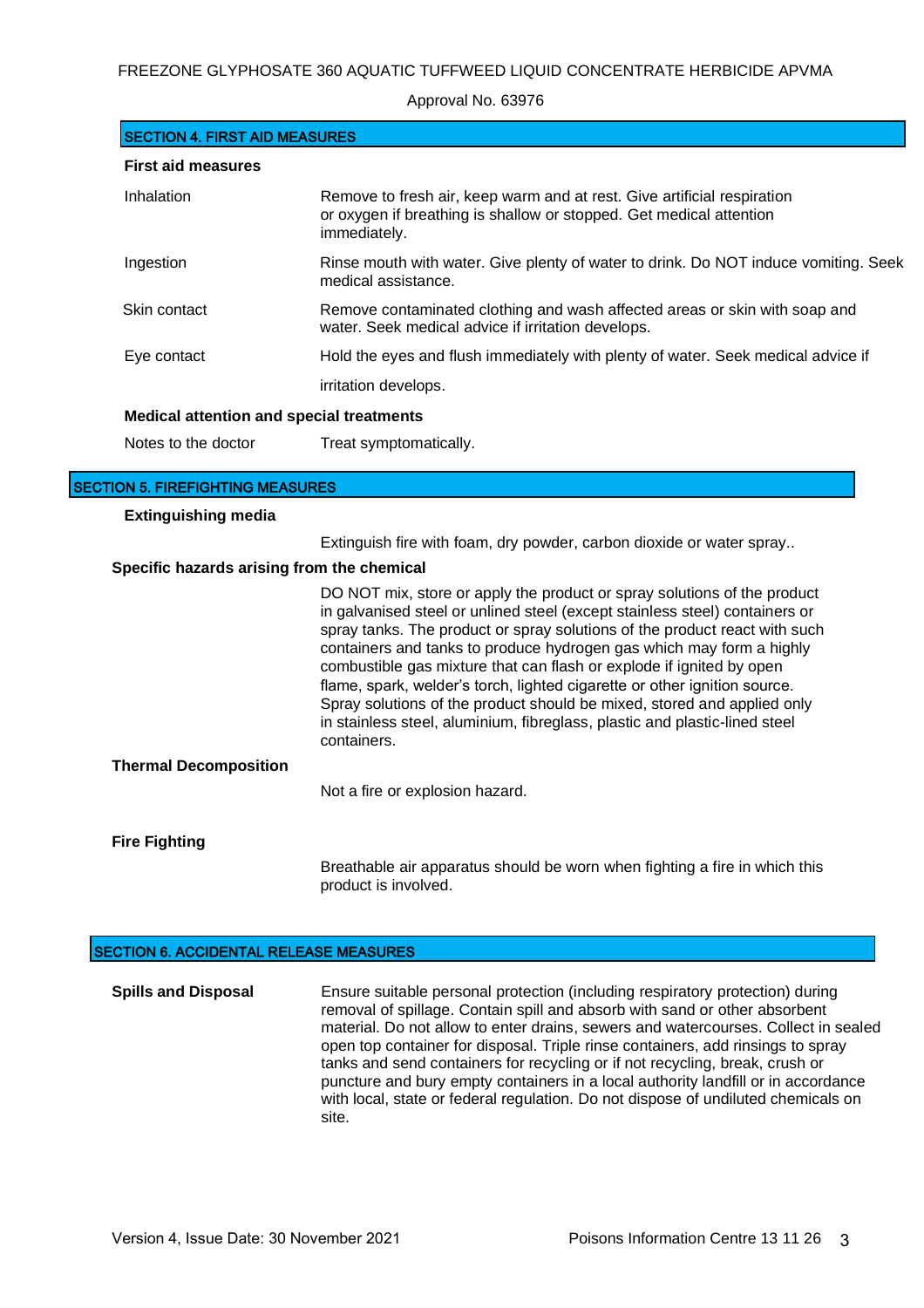#### FREEZONE GLYPHOSATE 360 AQUATIC TUFFWEED LIQUID CONCENTRATE HERBICIDE APVMA

#### Approval No. 63976

#### SECTION 7. HANDLING AND STORAGE

| <b>Precautions for handling</b> | When handling this product, do not eat, drink or smoke.<br>When mixing this product always wear a PVC or rubber apron, elbow length PVC<br>gloves, face shield or goggles and overalls buttoned at the wrist and neck.<br>When spraying this product, wear a face shield or goggles<br>After each days use, wash gloves, face shield or goggles and overalls.<br>If product gets on skin, immediately wash area with soap and water. |  |
|---------------------------------|--------------------------------------------------------------------------------------------------------------------------------------------------------------------------------------------------------------------------------------------------------------------------------------------------------------------------------------------------------------------------------------------------------------------------------------|--|
|                                 | <b>Conditions for safe storage</b> Store in the closed, original container in a well-ventilated area as cool as possible<br>out of direct sunlight. Keep from contact with fertilisers and seeds.                                                                                                                                                                                                                                    |  |

#### SECTION 8. EXPOSURE CONTROLS AND PERSONAL PROTECTION

| <b>Exposure standards</b>   | None established for formulated product or its components                                                                                                                                                                                                                                                                                                                                                              |
|-----------------------------|------------------------------------------------------------------------------------------------------------------------------------------------------------------------------------------------------------------------------------------------------------------------------------------------------------------------------------------------------------------------------------------------------------------------|
| <b>Engineering Control</b>  | Well ventilated.                                                                                                                                                                                                                                                                                                                                                                                                       |
| <b>Protective Equipment</b> | Avoid contact with eyes and skin. Do not inhale spray mist. When preparing<br>spray solution, wear PVC/rubber apron or cotton overalls buttoned to the<br>neck and wrist, elbow-length PVC gloves and goggles or face-shield. After<br>use and before eating, drinking and smoking, wash hands, arms and face<br>thoroughly with soap and water. After each day's use, wash gloves, face and<br>contaminated clothing. |

# SECTION 9. PHYSICAL AND CHEMICAL PROPERTIES

| Appearance<br>Colour                         | Yellow liquid.<br>Clear yellow liquid. |
|----------------------------------------------|----------------------------------------|
| Odour                                        | Slight ammoniacal odour.               |
| Odour threshold                              | No information available.              |
| рH                                           | No information available.              |
| Melting point                                | No information available.              |
| Initial boiling point and range              | No information available.              |
| Flash point                                  | No information available.              |
| Evaporation rate                             | No information available.              |
| Evaporation factor                           | No information available.              |
| Flammability (solid, gas)                    | Non-Flammable.                         |
| Upper/lower flammability or explosive limits | No information available.              |
| Other flammability                           | No information available.              |
| Vapour pressure                              | No information available.              |
| Vapour density                               | No information available.              |
| Relative density                             | No information available.              |
| Specific density                             | $1.17 + 0.01$ .                        |
| Solubility(ies)                              | Soluble in water.                      |
| <b>Partition coefficient</b>                 | No information available.              |
| Auto-ignition temperature                    | No information available.              |
| <b>Decomposition Temperature</b>             | No information available.              |
| Viscosity                                    | No information available.              |
| <b>Explosive properties</b>                  | No information available.              |
| Explosive under the influence of a flame     | No information available.              |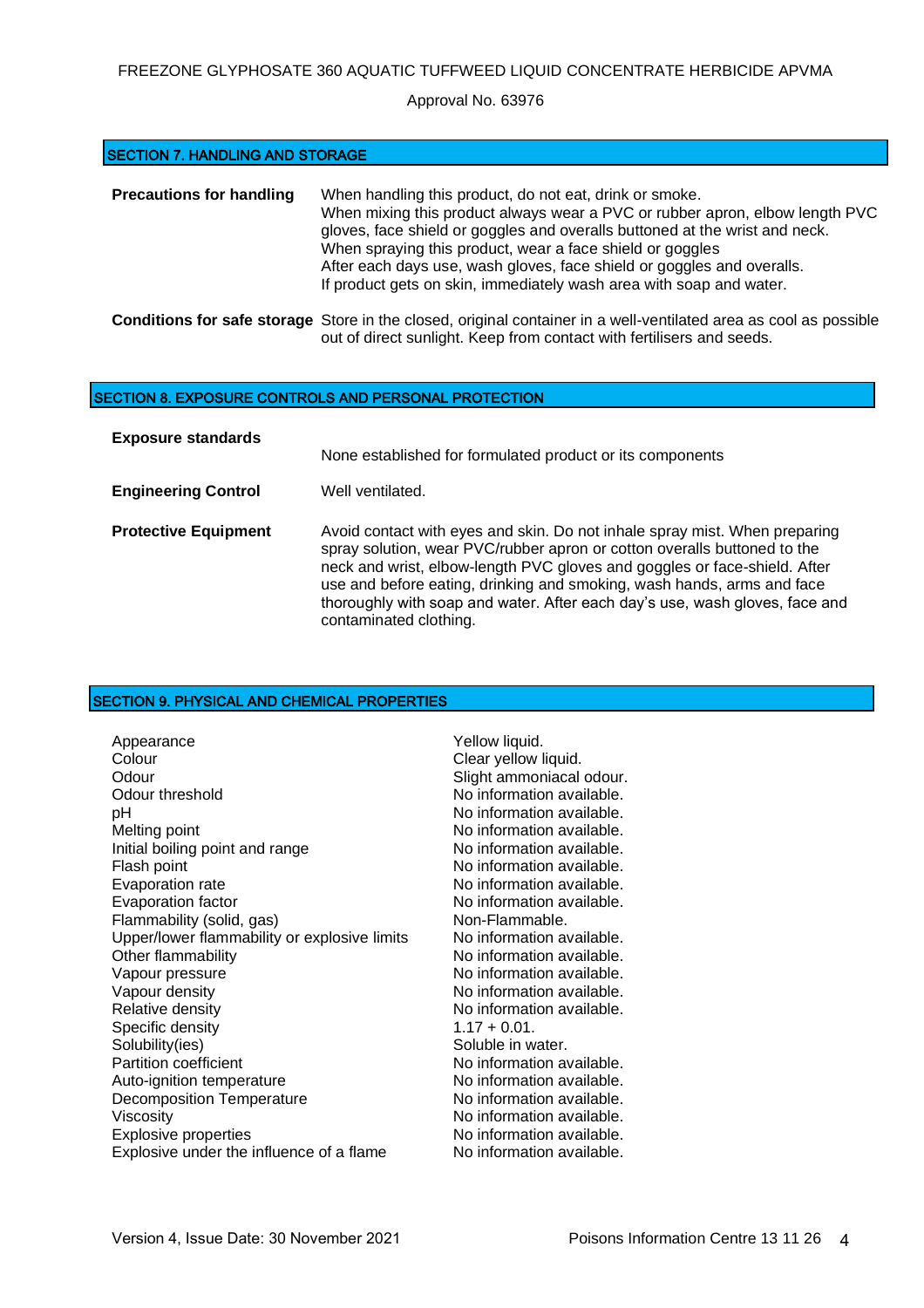## FREEZONE GLYPHOSATE 360 AQUATIC TUFFWEED LIQUID CONCENTRATE HERBICIDE APVMA

#### Approval No. 63976

| Oxidising properties                        | Does not meet the criteria for classification as oxidising.                                                                                                                                                                                                                                                                                                                                                                                                                                                                                                                                                                                                                                                                     |  |
|---------------------------------------------|---------------------------------------------------------------------------------------------------------------------------------------------------------------------------------------------------------------------------------------------------------------------------------------------------------------------------------------------------------------------------------------------------------------------------------------------------------------------------------------------------------------------------------------------------------------------------------------------------------------------------------------------------------------------------------------------------------------------------------|--|
| <b>SECTION 10. STABILITY AND REACTIVITY</b> |                                                                                                                                                                                                                                                                                                                                                                                                                                                                                                                                                                                                                                                                                                                                 |  |
| Chemical stability                          | This product is unlikely to react or decompose under normal storage conditions.                                                                                                                                                                                                                                                                                                                                                                                                                                                                                                                                                                                                                                                 |  |
| Polymerization                              | Polymerisation is unlikely.                                                                                                                                                                                                                                                                                                                                                                                                                                                                                                                                                                                                                                                                                                     |  |
| Incompatibilities                           | No particular incompatibilities.                                                                                                                                                                                                                                                                                                                                                                                                                                                                                                                                                                                                                                                                                                |  |
| Conditions to avoid                         | This product should be kept in a cool place, preferably below 300C.                                                                                                                                                                                                                                                                                                                                                                                                                                                                                                                                                                                                                                                             |  |
| Fire Decomposition                          | Carbon dioxide, and if combustion is incomplete, carbon monoxide and<br>smoke. Nitrogen and its compounds, and under some circumstances, oxides<br>of nitrogen. Occasionally hydrogen cyanide gas. Oxides of phosphorus and<br>other phosphorus compounds. Water. Carbon monoxide poisoning produces<br>headache, weakness, nausea, dizziness, confusion, dimness of vision,<br>disturbance of judgment, and unconsciousness followed by coma and death.<br>Hydrogen cyanide poisoning signs and symptoms are weakness, dizziness,<br>headache, nausea, vomiting, coma, convulsions, and death. Death results<br>from respiratory arrest. Hydrogen cyanide gas acts very rapidly; symptoms<br>and death can both occur quickly. |  |

## SECTION 11. TOXICOLOGICAL INFORMATION

| Information on toxicological effects                           |                                                                                                                                                                                                                                                                                                                                                                                                                                     |
|----------------------------------------------------------------|-------------------------------------------------------------------------------------------------------------------------------------------------------------------------------------------------------------------------------------------------------------------------------------------------------------------------------------------------------------------------------------------------------------------------------------|
| <b>Toxicological effects</b>                                   | Not regarded as a health hazard under current legislation.                                                                                                                                                                                                                                                                                                                                                                          |
| <b>Acute toxicity - oral</b><br>Notes (oral LD <sub>50</sub> ) | Rats LD50= 5600 mg/kg.                                                                                                                                                                                                                                                                                                                                                                                                              |
| Acute toxicity - dermal<br>Notes (dermal LD <sub>50</sub> )    | Rabbits LD50>5000mg/kg.                                                                                                                                                                                                                                                                                                                                                                                                             |
| <b>Other Information</b>                                       | The ADI for glyphosate for a human is 0.3 mg/kg/day, set for<br>the public for daily, lifetime exposure. This is based on the<br>NOAEL of 30 mg/kg/day, the level determined to show no<br>effects during long term exposure for the most sensitive<br>indicators and the most sensitive species. *ADI= Acceptable<br>Daily Intake; NOAEL: No Observable Adverse Effect Level.<br>Data adopted from Australia ADI List, March 2021. |
| <b>Health Effects</b><br>Acute                                 |                                                                                                                                                                                                                                                                                                                                                                                                                                     |
| Inhalation<br>Skin contact<br>Eye contact<br>Ingestion         | No adverse respiratory effects are anticipated.<br>Cause irritation.<br>Cause irritation and conjunctivitis.<br>May cause gastrointestinal discomfort, nausea, vomiting and<br>diarrhoea. If ingested large quantities of the undiluted product may<br>result in hypotension and pulmonary oedema.                                                                                                                                  |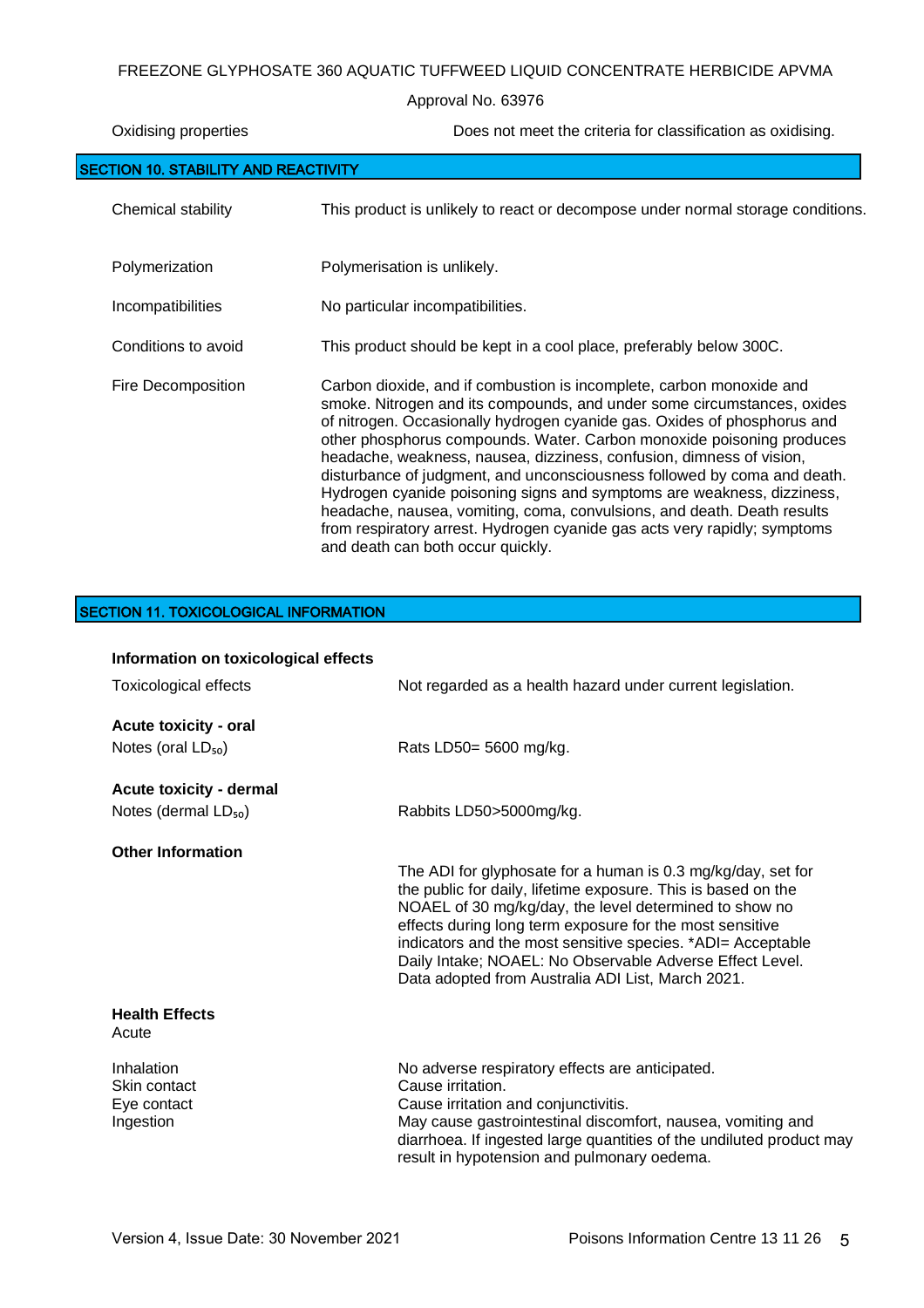Approval No. 63976

Chronic Not available.

| <b>SECTION 12. ECOLOGICAL INFORMATION</b> |                                                                                                                                                                                                                                      |
|-------------------------------------------|--------------------------------------------------------------------------------------------------------------------------------------------------------------------------------------------------------------------------------------|
| Ecotoxicity<br>Acute Toxicity - Fish      | Technical glyphosate acid is practically nontoxic to fish and may<br>be slightly toxic to aquatic invertebrates.<br>Not toxic to fish.                                                                                               |
| Acute Toxicity - Other Organisms          | LC50 (96 hr) for rainbow trout is >989 mg/l.<br>LC50 (96 hr) for carp is $>895$ mg/l.<br>Birds: Not toxic to birds. LD50 for mallard ducks and bobwhite<br>quail (diet) is >5620 mg/kg<br>Bees: Not toxic to bees. LD50 >100 µg/bee. |
| Persistence and degradability             | Adsorption studies indicate that glyphosate has very low mobility.<br>Average field half life of glyphosate is 47 days                                                                                                               |
| Bioaccumulative potential                 | No data available.                                                                                                                                                                                                                   |
| Mobility in soil                          | No data available.                                                                                                                                                                                                                   |
| Other adverse effects                     | No data available.                                                                                                                                                                                                                   |
| Environ, Protection                       | Glyphosate is a non-selective contact herbicide. Spray drift can<br>cause damage.                                                                                                                                                    |

| <b>SECTION 13. DISPOSAL CONSIDERATIONS</b> |                                                              |
|--------------------------------------------|--------------------------------------------------------------|
| General information                        | Instructions concerning the disposal of this product and its |
|                                            | containers are given on the product label. These should be   |
|                                            | carefully followed.                                          |

| <b>SECTION 14. TRANSPORT INFORMATION</b> |                                                             |
|------------------------------------------|-------------------------------------------------------------|
| General                                  | Not classified as dangerous for transport within Australia. |
| UN number                                | Not applicable.                                             |
| UN proper shipping name                  | Not applicable.                                             |
| Transport hazard class(es)               | No transport warning sign required.                         |
| Packing group                            | Not applicable.                                             |
| Special precautions for user             | Not applicable.                                             |